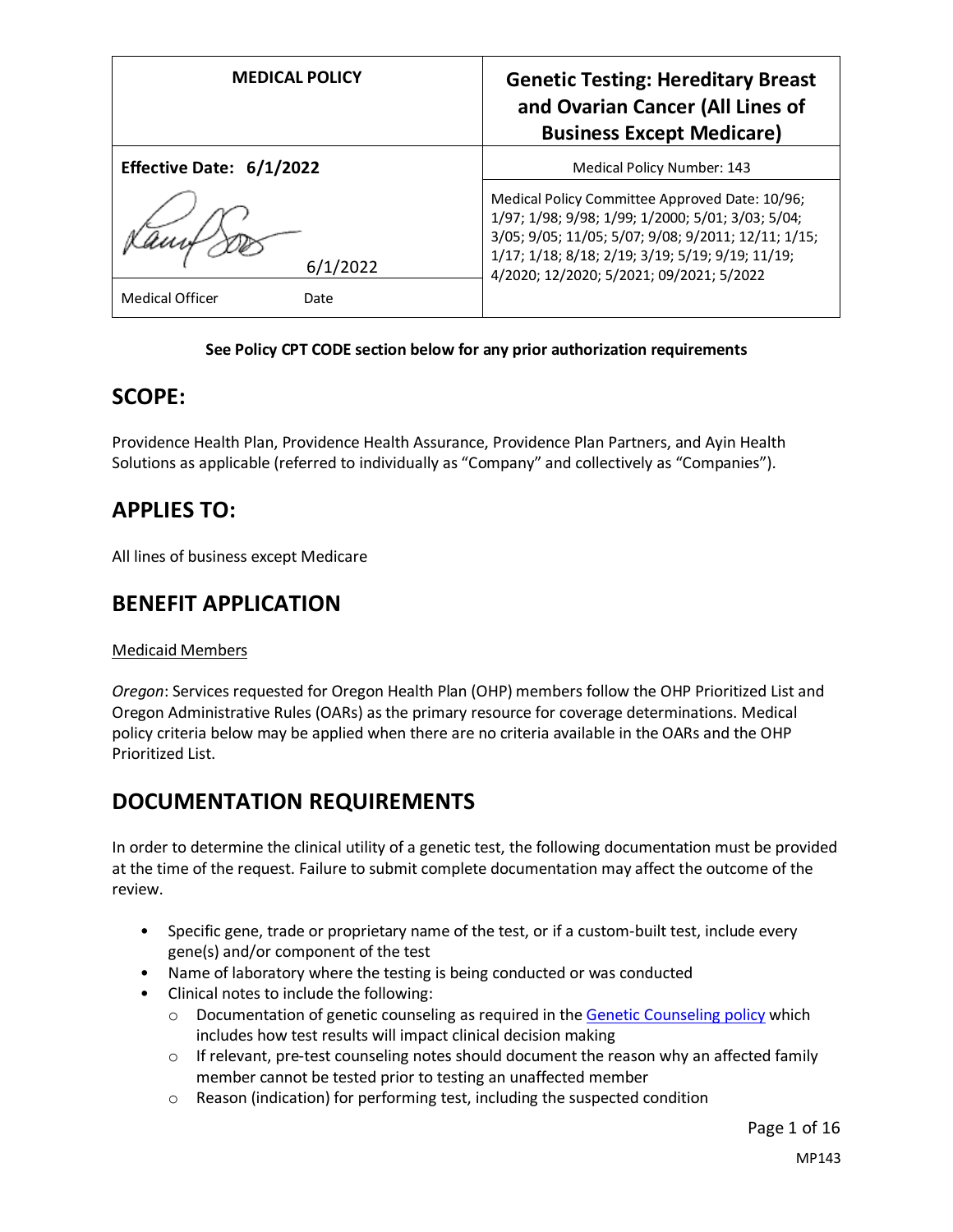- o Existing signs and/or symptoms related to reason for current test request
- o Prior test/laboratory results related to reason for current test request
- o Family history, if applicable
- o How results from current test request will impact clinical decision making
- All relevant CPT/HCPCS codes billed

## **POLICY CRITERIA**

### **Note:**

• Both maternal and paternal family histories must be considered separately when identifying families with an increased risk of breast and/or ovarian cancer.

### **Policy Criteria Links**

- [Genetic Testing: Family with a Known Breast and/or Ovarian Cancer Mutation](#page-1-0)
- [Genetic Testing: Personal History of Cancer](#page-1-1)
- [Genetic Testing: No Personal History of Cancer](#page-3-0)
- [Genetic Testing: Non-Covered Testing](#page-3-1)

### <span id="page-1-0"></span>**Genetic Testing: Family with a Known Breast and/or Ovarian Cancer Mutation**

- I. Genetic testing for [a hereditary breast and/or ovarian cancer gene mutation](#page-4-0) may be considered **medically necessary** when **all** of the following criteria (A-C) are met:
	- A. Genetic Counseling general criteria have been met; **and**
	- B. The patient is from a family with a known pathogenic/likely pathogenic variant in a [hereditary breast and/or ovarian cancer gene;](#page-4-0) **and**
	- C. Gene testing is specific to the familial pathogenic/likely pathogenic variant.

### <span id="page-1-1"></span>**Genetic Testing: Personal History of Cancer**

- II. Genetic testing fo[r hereditary breast and/or ovarian cancer gene mutation\(s\)](#page-4-0) may be considered **medically necessary** when **both** of the following criteria (A. and B.) are met:
	- A. Genetic Counseling general criteria have been met; **and**
	- B. Any **one or more** of the following criteria are met:
		- 1. The patient has a personal history of breast cancer (including invasive and ductal carcinoma *in situ*) and any **one or more** of the following criteria are met:
			- a. Diagnosed with breast cancer at age 45 or younger; **or**
			- b. Diagnosed with breast cancer at age 46-50 with **any** of the following:
				- i. Unknown or limited family history
				- ii. Multiple primary breast cancers (synchronous or metachronous); **or**
				- iii. 1 or mor[e close blood relative](#page-5-0) with breast, ovarian, pancreatic, or prostate cancer at any age; **or**
			- c. Diagnosed with breast cancer at age 51 or older with 1 or mor[e close blood relative](#page-5-0) with **any** of the following:
				- i. Breast cancer at age 50 years or younger or male breast cancer at any age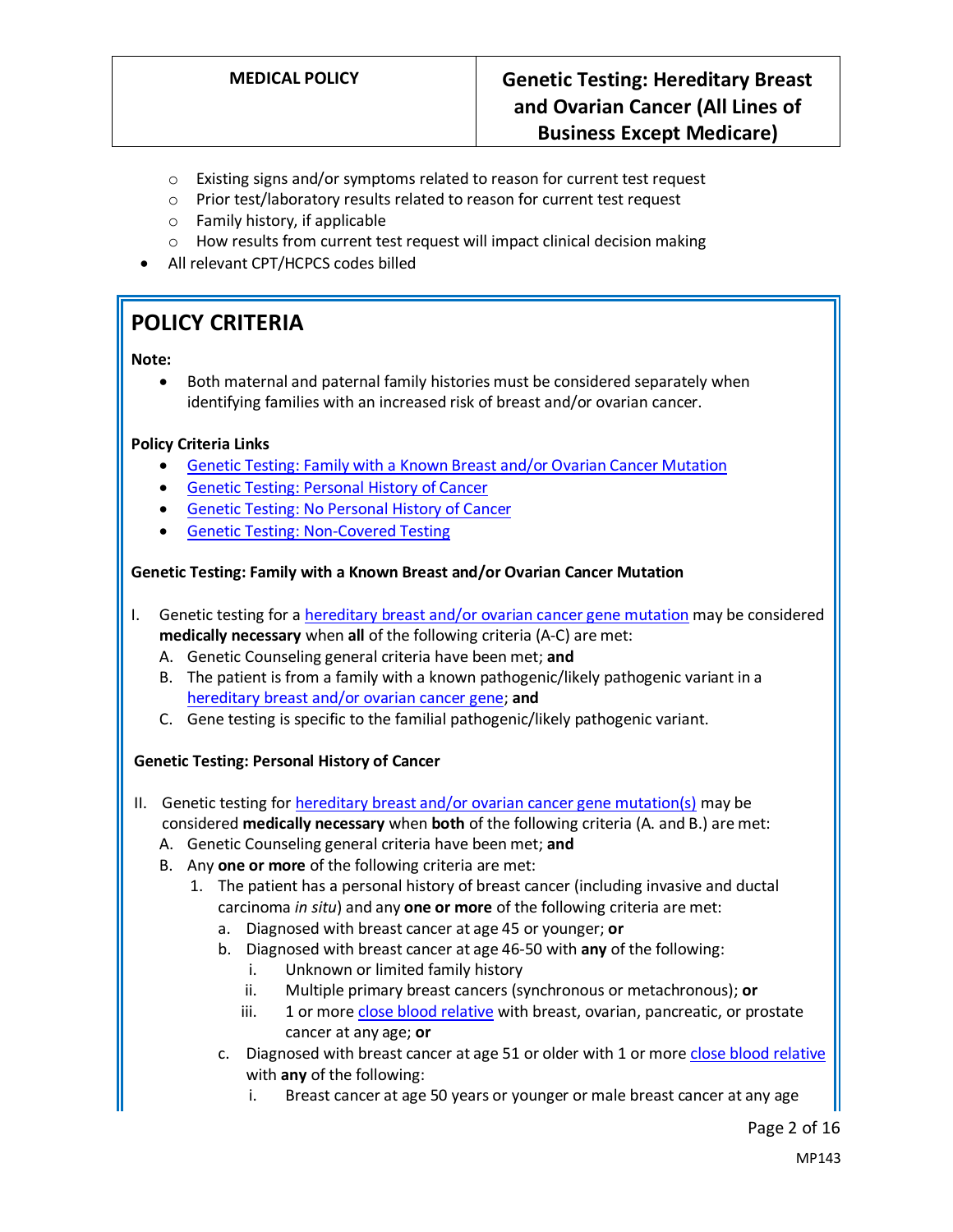- ii. Ovarian or pancreatic cancer at any age
- iii. Metastatic, intraductal/cribriform histology, or high- or very-high risk group prostate cancer at any age
- iv. 3 or more total diagnoses of breast cancer in patient and/or close blood [relatives](#page-5-0)
- v. 2 or mor[e close blood relatives](#page-5-0) with either breast or prostate cancer (any grade) at any age, **or**
- d. Diagnosed with breast cancer **at any age and any one** of the following criteria are met:
	- i. To aid in systemic treatment decisions using PARP inhibitors for breast cancer in the metastatic setting
	- ii. To aid in adjuvant treatment decisions with olaparib for high-risk, HER-2 negative breast cancer
	- iii. Triple-negative breast cancer
	- iv. Lobular breast cancer with personal or family history of diffuse gastric cancer
	- v. 1 or mor[e close blood relatives](#page-5-0) with male breast cancer
	- vi. Ethnicity associated with higher mutation frequency or increased risk of founder mutation (e.g., Ashkenazi Jewish, Norwegian, Dutch, or Icelander descent); **or**

Note: A limited family history occurs when a 1st, 2nd and 3rd generation pedigree cannot be obtained or when there are too few family members in each generation to reasonably see a pattern of inheritance.

- 2. The patient has ovarian cancer (includes fallopian tube and primary peritoneal cancers); **or**
- 3. The patient has male breast cancer; **or**
- 4. The patient has pancreatic cancer; **or**
- 5. The patient has metastatic prostate cancer (biopsy-proven and/or with radiologic evidence and includes distant metastases and regional bed or nodes); **or**
- 6. The patient has high-grade (Gleason score ≥7) prostate cancer at any age with **any** of the following:
	- a. 1 or mor[e close blood relative](#page-5-0) with any of the following:
		- i. breast cancer at age 50 or younger; **or**
		- ii. invasive ovarian cancer (including fallopian tube or primary peritoneal cancer) at any age; **or**
		- iii. pancreatic cancer at any age; **or**
		- iv. metastatic prostate cancer at any age (biopsy-proven and/or with radiologic evidence and includes distant metastases and regional bed or nodes); **or**
	- b. Is of Ashkenazi Jewish decent; **or**
- 7. The patient has a personal and/or family history of **3 or more** of the following diagnosis (can include multiple primary cancers in the same individual):
	- a. Breast cancer
	- b. Pancreatic cancer
	- c. Prostate cancer (Gleason score  $\geq$  7 or metastatic)
	- d. Melanoma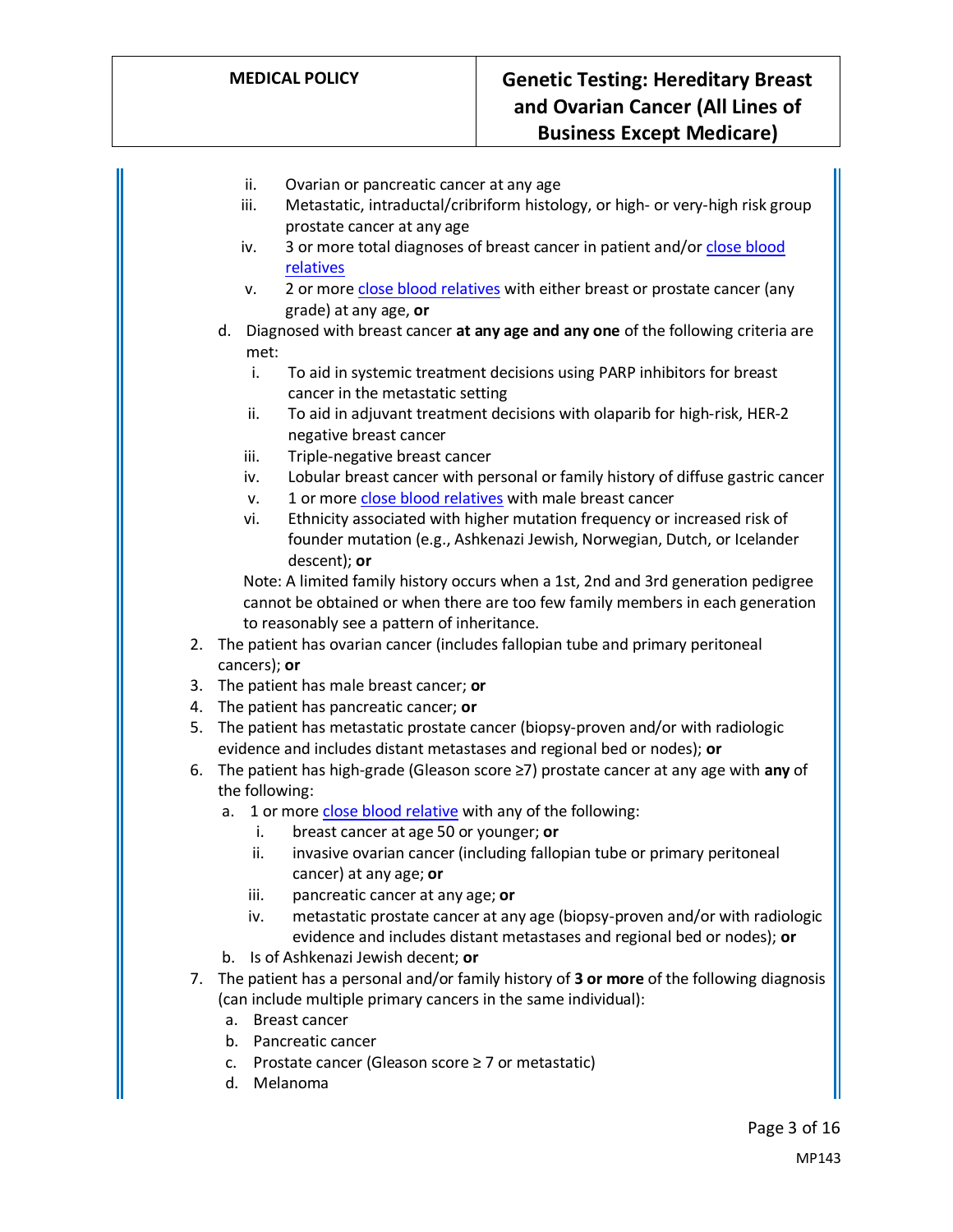- e. Sarcoma
- f. Adrenocortical carcinoma
- g. Brain tumors
- h. Leukemia
- i. Diffuse gastric cancer
- j. Colon cancer
- k. Endometrial cancer
- l. Thyroid cancer
- m. Kidney cancer
- n. [Dermatological manifestations](#page-5-1) of Cowden syndrome
- o. Macrocephaly
- p. Gastrointestinal cancer or hamartomatous polyps of GI tract
- q. Ovarian sex chord tumors
- r. Testicular sertoli cell tumors
- s. [Childhood skin pigmentation](#page-5-2) indicative of Peutz-Jeghers syndrome
- 8. A known pathogenic/likely pathogenic variant in [a hereditary breast and/or ovarian](#page-4-0)  [cancer gene](#page-4-0) detected by tumor profiling on any tumor type in the absence of germline variant analysis.

## <span id="page-3-0"></span>**Genetic Testing: No Personal History of Cancer**

- III. Genetic testing fo[r hereditary breast and/or ovarian cancer gene mutation\(s\)](#page-4-0) may be considered **medically necessary** when the Genetic Counseling general criteria have been met **and** any one or more of the following criteria (A or B) are met:
	- A. The patient has a first- or second- degree blood relative who meets criterion II.B. above; **or**
	- B. The patient has a first- or second- degree blood relative with at least tw[o close blood](#page-5-0)  [relatives](#page-5-0) with breast cancer primaries on the same side of the family with at least one diagnosed at age 50 or younger.

### **Notes**:

- Criterion III. may apply to an affected third-degree relative if related through two male relatives (e.g., paternal grandfather's mother or sister).
- When possible, family members with cancer associated with inherited breast and/or ovarian cancer should be tested first, prior to testing unaffected members. Documentation that testing an unaffected member has significant limitations on interpreting test results. Pre-test counseling notes should document the reason why none of these members can be tested prior to testing an unaffected member.

### <span id="page-3-1"></span>**Genetic Testing: Non-covered Testing**

IV. Initial or repeat genetic testing fo[r hereditary breast and/or ovarian cancer gene mutation\(s\)](#page-4-0) is considered **not medically necessary and is not covered** when any of the criteria (I.-III.) above are not met.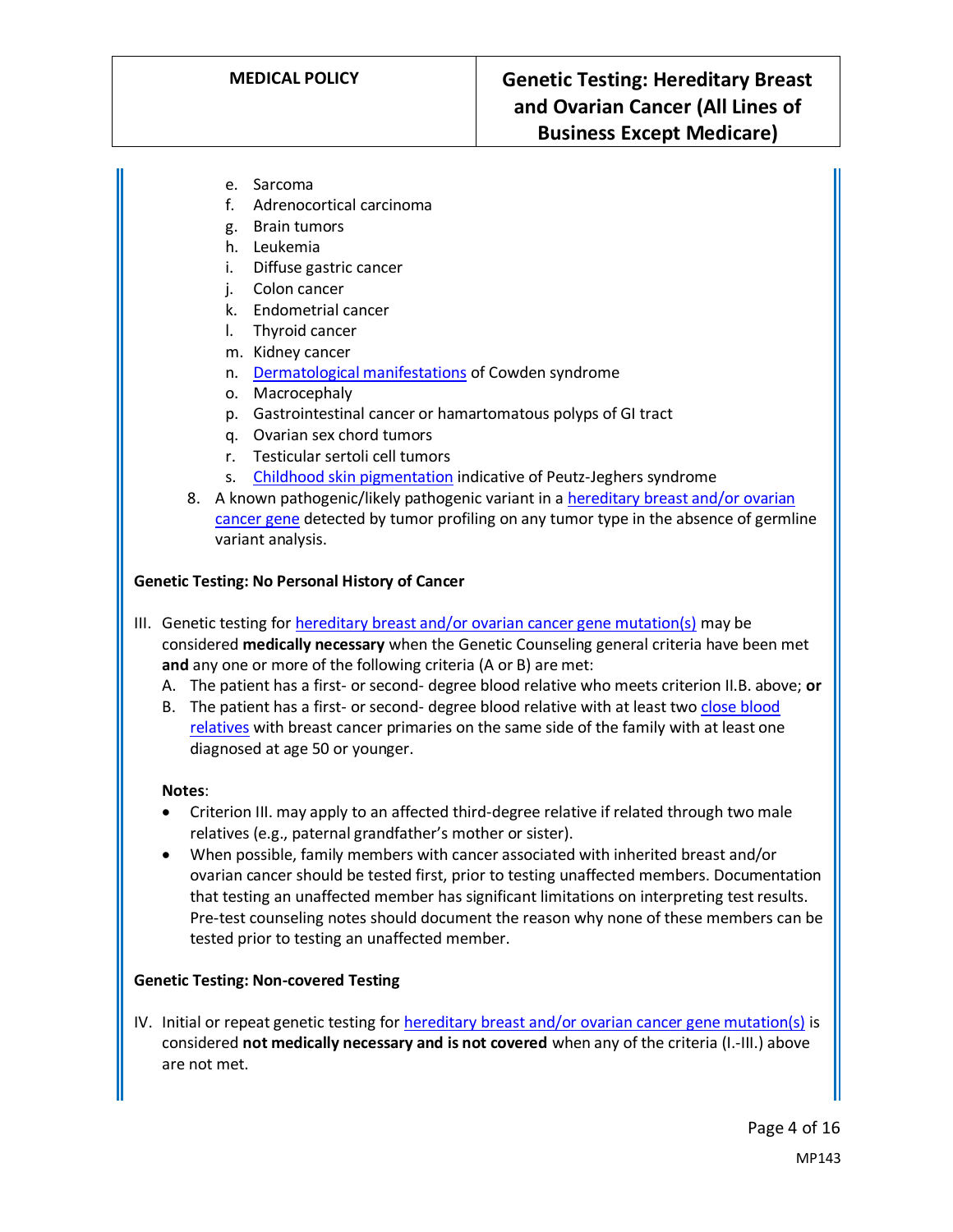V. Genetic testing fo[r hereditary breast and/or ovarian cancer gene mutation\(s\)](#page-4-0) is considered **investigational and is not covered** in patients who have received an allogeneic bone marrow transplant if only blood or buccal samples are available. Fibroblast culture is the only acceptable source of DNA for these patients.

**Note:** Per the NCCN, testing from blood and buccal sources may be unreliable due to donorderived DNA.<sup>1</sup>

- VI. Genetic panel testing which include additional genes not identified as [hereditary breast and/or](#page-4-0)  [ovarian cancer gene mutation\(s\)](#page-4-0) is considered **investigational and is not covered** as a method of cancer risk assessment. Examples of investigational panels include, but are not limited to, the following (A.-H.):
	- A. Breast/Gyn Cancer (GeneDx)
	- B. BreastNext (Sema4/Ambry Genetics)
	- C. myRisk Hereditary Cancer (Myriad Genetics)
	- D. OvaNext (Sema4/Ambry Genetics)
	- E. VistaSeq Breast Cancer Panel (Labcorp)
	- F. VistaSeq Breast and Gyn Panel (Labcorp)
	- G. VistaSeq Hereditary Cancer Panel (Labcorp)

Link t[o Policy Summary](#page-13-0)

## **POLICY GUIDELINES**

### <span id="page-4-0"></span>Hereditary Breast and/or Ovarian Cancer Gene Mutations

The following genes are associated with an increased risk of breast and/or ovarian cancer: $1$ 

| $\bullet$ ATM   | $\bullet$ CDH1  | $\bullet$ | MSH2           | $\bullet$ PALB <sub>2</sub> | $\bullet$ RAD51D |
|-----------------|-----------------|-----------|----------------|-----------------------------|------------------|
| $\bullet$ BRCA1 | $\bullet$ CHEK2 |           | $\bullet$ MSH6 | $\bullet$ PMS2              | $\bullet$ STK11  |
| $\bullet$ BRCA2 | $\bullet$ EPCAM |           | $\bullet$ NBN  | $\bullet$ PTEN              | $\bullet$ TP53   |
| $\bullet$ BRIP1 | MLH1            |           | $\bullet$ NF1  | $\bullet$ RAD51C            |                  |

Note: BART testing for large rearrangements (e.g., large deletions and/or duplications) may be included and is covered as a component of BRCA 1 and/or 2 testing when medical necessity criteria are met.

### *Genetic Panel Testing*

The clinical utility of testing has been established for all 19 of the genes listed above. Therefore, when medical necessity criteria are met, genetic panel testing for hereditary breast and ovarian cancer risk may include one or more of **any combination** of the genes listed in this section above. For example, genetic panels, such as the INVITAE Hereditary Breast and Ovarian Cancer Syndrome Panel, which only include select genes from the list above, may be considered medically necessary when criteria are met.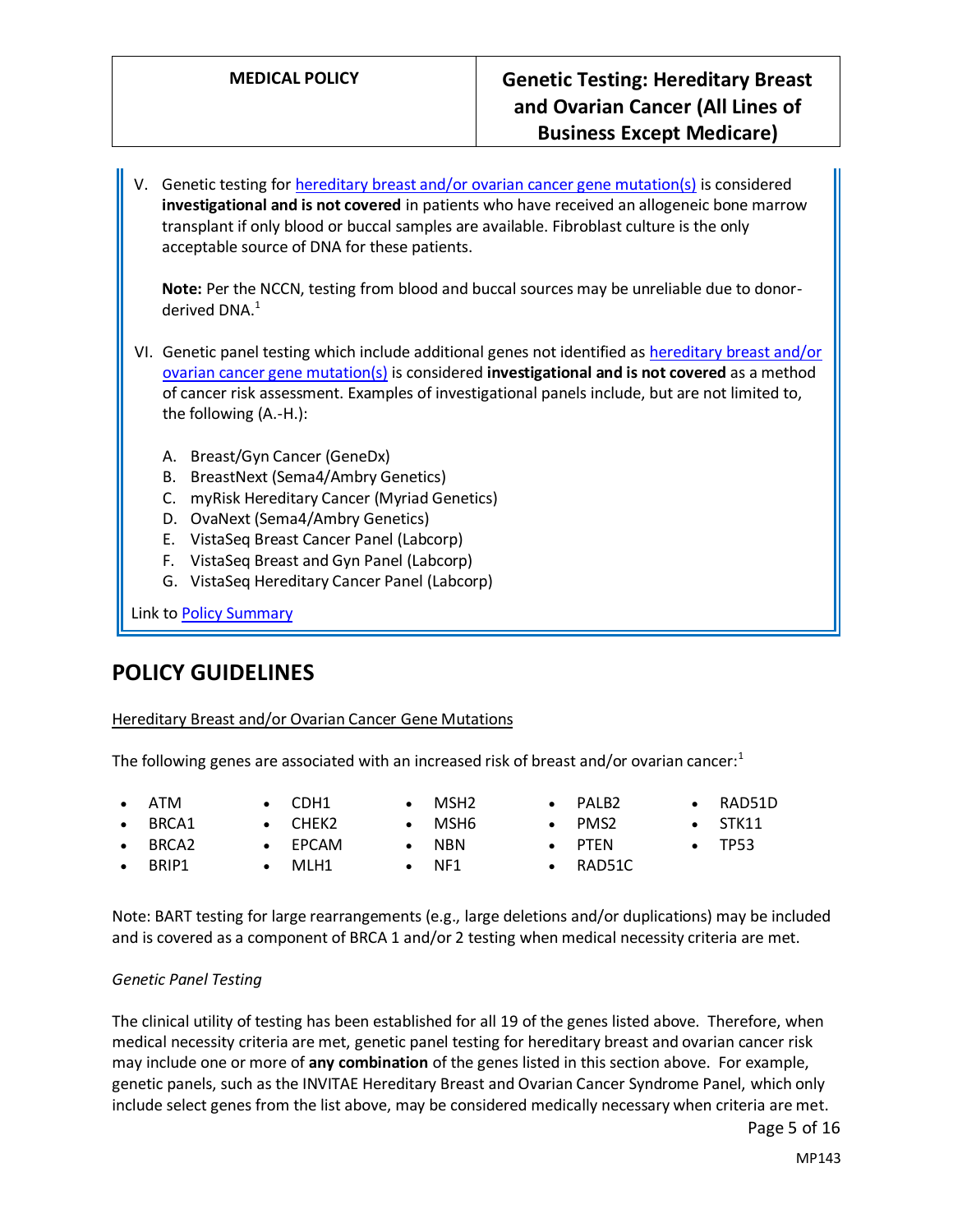## <span id="page-5-0"></span>Close Blood Relatives

The National Comprehensive Cancer Network (NCCN) defines close blood relative as first- (parents, siblings and children), second- (grandparents, aunts, uncles, nieces and nephews, grandchildren and half-siblings), and third degree-relatives (great-grandparents, great-aunts, great uncles, great grandchildren and first cousins) on same side of family.<sup>1</sup>

## <span id="page-5-1"></span>Dermatological manifestations

For a complete list of dermatological manifestations of Cowden syndrome, please see the current NCCN guidelines on "<u>[Genetic/Familial High-Risk Assessment: Breast and Ovarian.](https://www.nccn.org/professionals/physician_gls/pdf/genetics_screening.pdf)</u>"<sup>1</sup>

## <span id="page-5-2"></span>Childhood Skin Pigmentation Indications

For a complete list of childhood skin pigmentation indicative of Peutz-Jeghers syndrome, please see the current NCCN guidelines on "<u>[Genetic/Familial High-Risk Assessment: Colorectal.](https://www.nccn.org/professionals/physician_gls/pdf/genetics_colon.pdf)</u>"<sup>2</sup>

## **BILLING GUIDELINES**

BART testing for large rearrangements (e.g., large deletions and/or duplications), billed with 81164 **OR** 81166 and/or 81167, may be denied as not covered when the medical necessity for hereditary breast or ovarian cancer testing (above) is not met.

When no specific CPT or HCPCS code exists for the panel, the provider is required to bill using an unlisted code. It is not appropriate for the provider to bill any of the tests in a panel separately as if they were performed individually. This is a misrepresentation of services performed and is not appropriate based on either CPT or CMS guidelines. In a "Healthcare Fraud Prevention Partnership" white paper published in May, 2018, CMS identified unbundling of lab panels as an example of fraudulent billing.

## **CPT CODES**

Genetic testing for hereditary breast and/or ovarian cancer may include but is not limited to any of the CPT codes listed below. Additional codes may apply.

| <b>All Lines of Business Except Medicare</b> |                                                                                                                                                                                                                                                                        |  |  |
|----------------------------------------------|------------------------------------------------------------------------------------------------------------------------------------------------------------------------------------------------------------------------------------------------------------------------|--|--|
| <b>Prior Authorization Required</b>          |                                                                                                                                                                                                                                                                        |  |  |
| 0129U                                        | Hereditary breast cancer-related disorders (eg, hereditary breast cancer, hereditary<br>ovarian cancer, hereditary endometrial cancer), genomic sequence analysis and<br>eletion/duplication analysis panel (ATM, BRCA1, BRCA2, CDH1, CHEK2, PALB2, PTEN,<br>and TP53) |  |  |
| 0137U                                        | PALB2 (partner and localizer of BRCA2) (eg, breast and pancreatic cancer) mRNA<br>sequence analysis (List separately in addition to code for primary procedure)                                                                                                        |  |  |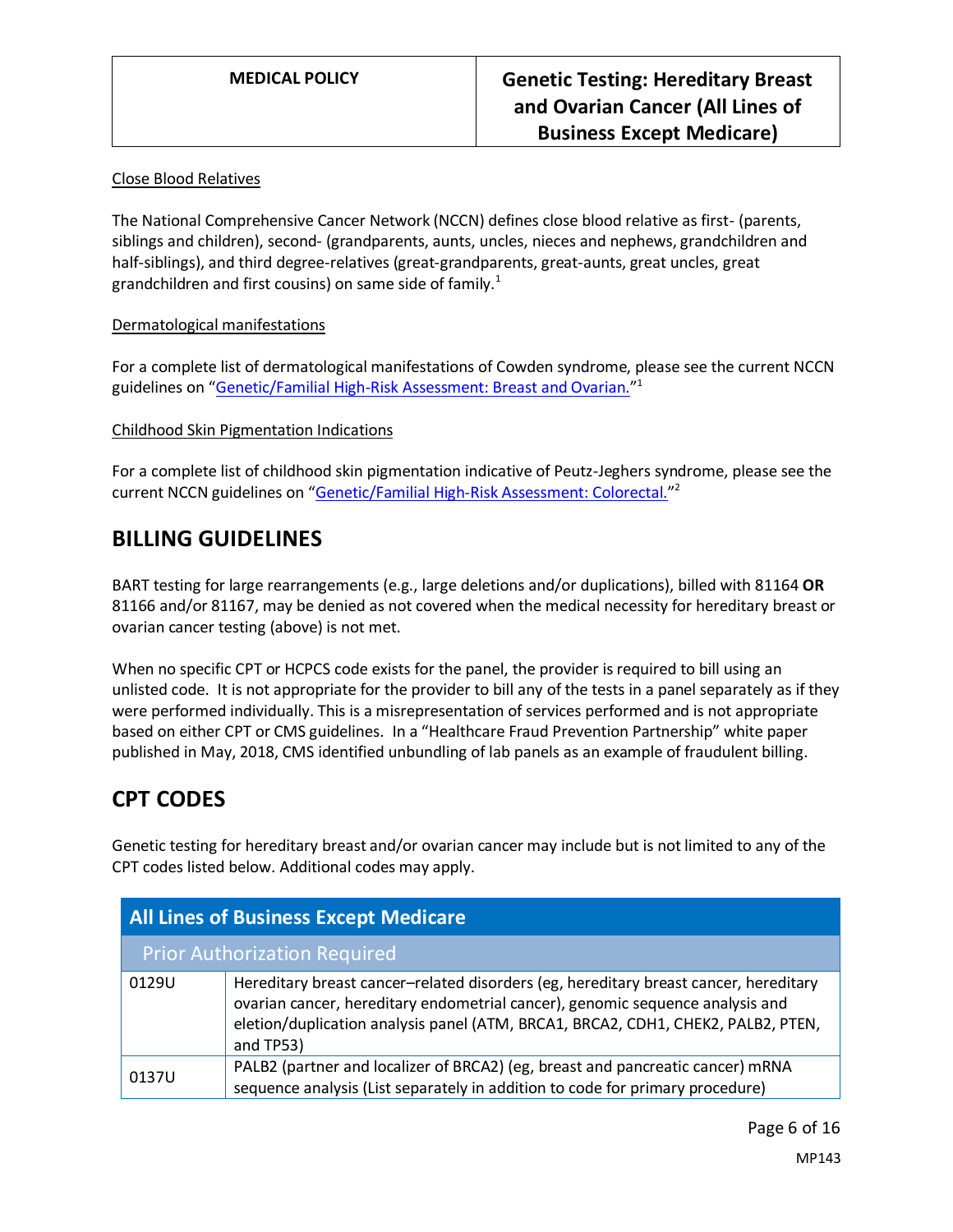|       | BRCA1 (BRCA1, DNA repair associated), BRCA2 (BRCA2, DNA repair associated) (eg,        |
|-------|----------------------------------------------------------------------------------------|
| 0138U | hereditary breast and ovarian cancer) mRNA sequence analysis (List separately in       |
|       | addition to code for primary procedure)                                                |
| 0238U | Oncology (Lynch syndrome), genomic DNA sequence analysis of MLH1, MSH2, MSH6,          |
|       | PMS2, and EPCAM, including small sequence changes in exonic and intronic regions,      |
|       | deletions, duplications, mobile element insertions, and variants in non-uniquely       |
|       | mappable regions                                                                       |
| 81162 | BRCA1, BRCA2 (breast cancer 1 and 2) (eg, hereditary breast and ovarian cancer) gene   |
|       | analysis; full sequence analysis and full duplication/deletion analysis                |
| 81163 | BRCA1 (BRCA1, DNA repair associated), BRCA2 (BRCA2, DNA repair associated) (eg,        |
|       | hereditary breast and ovarian cancer) gene analysis; full sequence analysis            |
| 81165 | BRCA1 (BRCA1, DNA repair associated) (eg, hereditary breast and ovarian cancer)        |
|       | gene analysis; full sequence analysis                                                  |
| 81212 | BRCA1, BRCA2 (breast cancer 1 and 2) (eg, hereditary breast and ovarian cancer) gene   |
|       | analysis; 185delAG, 5385insC, 6174delT variants                                        |
| 81215 | BRCA1 (breast cancer 1) (eg, hereditary breast and ovarian cancer) gene analysis;      |
|       | known familial variant                                                                 |
| 81216 | BRCA2 (breast cancer 2) (eg, hereditary breast and ovarian cancer) gene analysis; full |
|       | sequence analysis                                                                      |
| 81217 | BRCA2 (breast cancer 2) (eg, hereditary breast and ovarian cancer) gene analysis;      |
|       | known familial variant                                                                 |
| 81288 | MLH1 (mutL homolog 1, colon cancer, nonpolyposis type 2) (eg, hereditary non-          |
|       | polyposis colorectal cancer, Lynch syndrome) gene analysis; promoter methylation       |
|       | analysis                                                                               |
| 81292 | MLH1 (mutL homolog 1, colon cancer, nonpolyposis type 2) (eg, hereditary non-          |
|       | polyposis colorectal cancer, Lynch syndrome) gene analysis; full sequence analysis     |
| 81293 | MLH1 (mutL homolog 1, colon cancer, nonpolyposis type 2) (eg, hereditary non-          |
|       | polyposis colorectal cancer, Lynch syndrome) gene analysis; known familial variants    |
| 81294 | MLH1 (mutL homolog 1, colon cancer, nonpolyposis type 2) (eg, hereditary non-          |
|       | polyposis colorectal cancer, Lynch syndrome) gene analysis; duplication/deletion       |
|       | variants                                                                               |
| 81295 | MSH2 (mutS homolog 2, colon cancer, nonpolyposis type 1) (eg, hereditary non-          |
|       | polyposis colorectal cancer, Lynch syndrome) gene analysis; full sequence analysis     |
| 81296 | MSH2 (mutS homolog 2, colon cancer, nonpolyposis type 1) (eg, hereditary non-          |
|       | polyposis colorectal cancer, Lynch syndrome) gene analysis; known familial variants    |
| 81297 | MSH2 (mutS homolog 2, colon cancer, nonpolyposis type 1) (eg, hereditary non-          |
|       | polyposis colorectal cancer, Lynch syndrome) gene analysis; duplication/deletion       |
|       | variants                                                                               |
| 81298 | MSH6 (mutS homolog 6 [E. coli]) (eg, hereditary non-polyposis colorectal cancer,       |
|       | Lynch syndrome) gene analysis; full sequence analysis                                  |
| 81299 | MSH6 (mutS homolog 6 [E. coli]) (eg, hereditary non-polyposis colorectal cancer,       |
|       | Lynch syndrome) gene analysis; known familial variants                                 |
| 81300 | MSH6 (mutS homolog 6 [E. coli]) (eg, hereditary non-polyposis colorectal cancer,       |
|       | Lynch syndrome) gene analysis; duplication/deletion variants                           |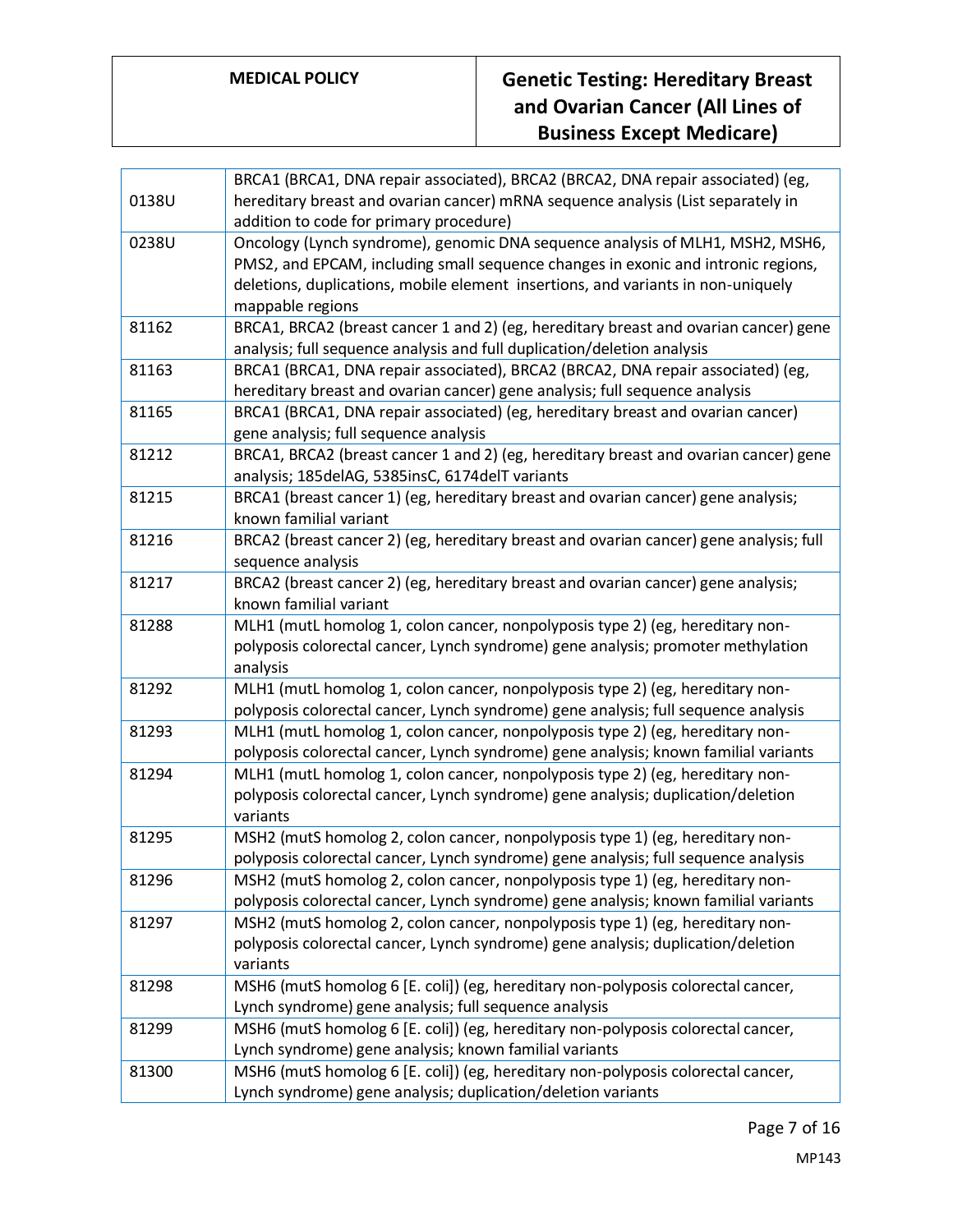| 81307 | PALB2 (partner and localizer of BRCA2) (eg, breast and pancreatic cancer) gene<br>analysis; full gene sequence                                                                                                                                                                                                                                                                                                                     |
|-------|------------------------------------------------------------------------------------------------------------------------------------------------------------------------------------------------------------------------------------------------------------------------------------------------------------------------------------------------------------------------------------------------------------------------------------|
| 81308 | PALB2 (partner and localizer of BRCA2) (eg, breast and pancreatic cancer) gene<br>analysis; known familial variant                                                                                                                                                                                                                                                                                                                 |
| 81321 | PTEN (phosphatase and tensin homolog) (eg, Cowden syndrome, PTEN hamartoma<br>tumor syndrome) gene analysis; full sequence analysis                                                                                                                                                                                                                                                                                                |
| 81322 | PTEN (phosphatase and tensin homolog) (eg, Cowden syndrome, PTEN hamartoma<br>tumor syndrome) gene analysis; known familial variant                                                                                                                                                                                                                                                                                                |
| 81323 | PTEN (phosphatase and tensin homolog) (eg, Cowden syndrome, PTEN hamartoma<br>tumor syndrome) gene analysis; duplication/deletion variant                                                                                                                                                                                                                                                                                          |
| 81404 | Molecular pathology procedure, Level 5 (eg, analysis of 2-5 exons by DNA sequence<br>analysis, mutation scanning or duplication/deletion variants of 6-10 exons, or<br>characterization of a dynamic mutation disorder/triplet repeat by Southern blot<br>analysis)                                                                                                                                                                |
| 81405 | Molecular pathology procedure, Level 6 (eg, analysis of 6-10 exons by DNA sequence<br>analysis, mutation scanning or duplication/deletion variants of 11-25 exons,<br>regionally targeted cytogenomic array analysis)                                                                                                                                                                                                              |
| 81406 | Molecular pathology procedure, Level 7 (eg, analysis of 11-25 exons by DNA sequence<br>analysis, mutation scanning or duplication/deletion variants of 26-50 exons,<br>cytogenomic array analysis for neoplasia)                                                                                                                                                                                                                   |
| 81432 | Hereditary breast cancer-related disorders (eg, hereditary breast cancer, hereditary<br>ovarian cancer, hereditary endometrial cancer); genomic sequence analysis panel,<br>must include sequencing of at least 14 genes, including ATM, BRCA1, BRCA2, BRIP1,<br>CDH1, MLH1, MSH2, MSH6, NBN, PALB2, PTEN, RAD51C, STK11, and TP53                                                                                                 |
| 81433 | Hereditary breast cancer-related disorders (eg, hereditary breast cancer, hereditary<br>ovarian cancer, hereditary endometrial cancer); duplication/deletion analysis panel,<br>must include analyses for BRCA1, BRCA2, MLH1, MSH2, and STK11                                                                                                                                                                                      |
| 81445 | Targeted genomic sequence analysis panel, solid organ neoplasm, DNA analysis and<br>RNA analysis when performed, 5-50 genes (EG, ALK, BRAF, CDKN2A, EGFR, ERBB2,<br>KIT, KRAS, NRAS, MET, PDGFRA, PDGFRB, PGR, PIK3CA, PTEN, RET), interrogation for<br>sequence variants and copy number variants or rearrangements, if performed                                                                                                 |
| 81455 | Targeted genomic sequence analysis panel, solid organ or hemtolymphoid neoplasm,<br>DNA analysis and RNA analysis when performed, 51 or greater genes (EG, ALK, BRAF,<br>CDKN2A, CEBPA, DNMT3A, EGFR, ERBB2, EZH2, FLT3, IDH1, IDH2, JAK2, KIT, KRAS,<br>MLL, NPM1, NRAS, MET, NOTCH1, PDGFRA, PDGFRB, PGR, PIK3CA, PTEN, RET),<br>interrogation for sequence variants and copy number variants or rearrangements, if<br>performed |
|       | No Prior Authorization Required                                                                                                                                                                                                                                                                                                                                                                                                    |
| 81164 | BRCA1 (BRCA1, DNA repair associated), BRCA2 (BRCA2, DNA repair associated) (eg,<br>hereditary breast and ovarian cancer) gene analysis; full duplication/deletion analysis<br>(ie, detection of large gene rearrangements)                                                                                                                                                                                                         |
| 81166 | BRCA1 (BRCA1, DNA repair associated) (eg, hereditary breast and ovarian cancer)<br>gene analysis; full duplication/deletion analysis (ie, detection of large gene<br>rearrangements)                                                                                                                                                                                                                                               |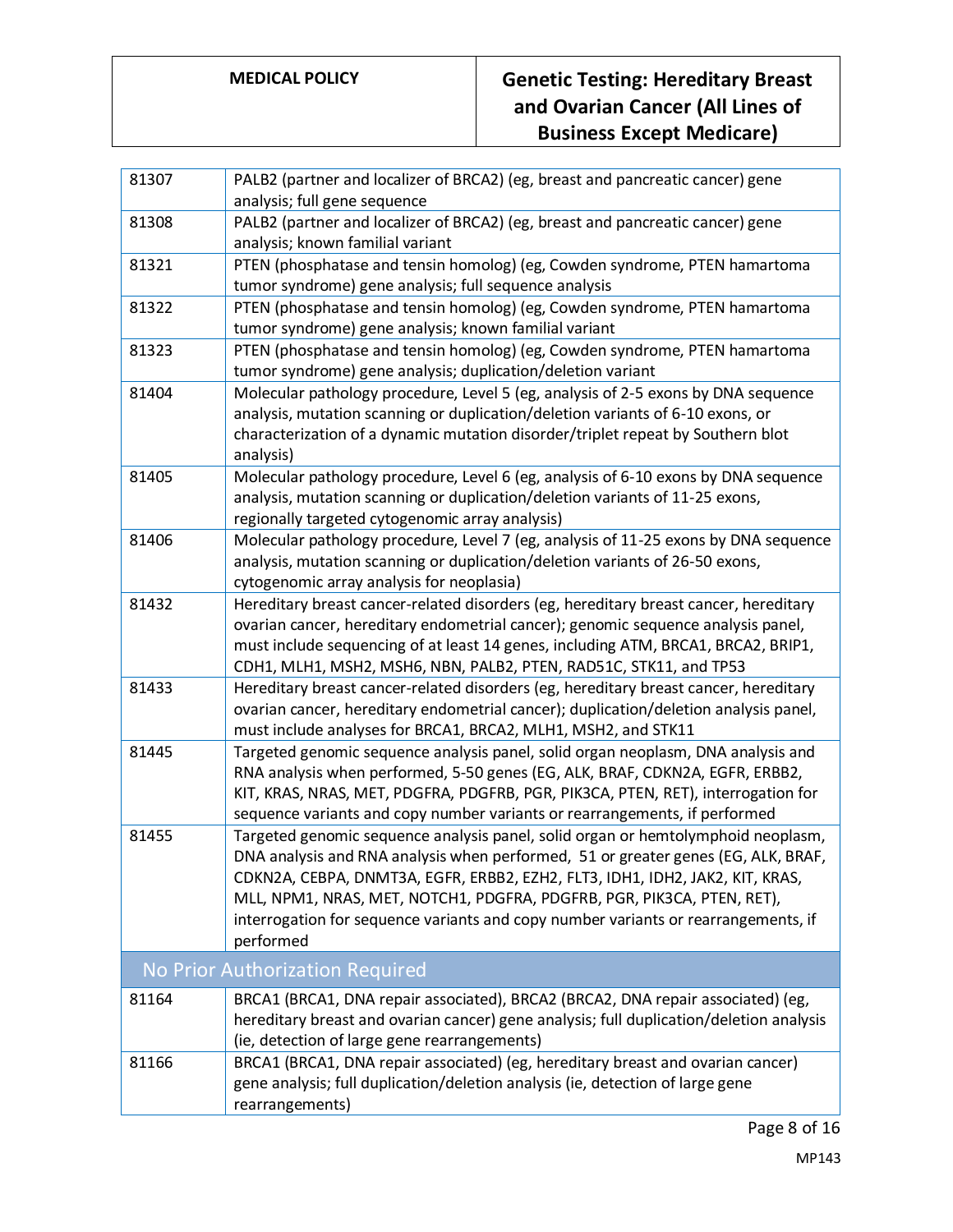| 81167                                                                                         | BRCA2 (BRCA2, DNA repair associated) (eg, hereditary breast and ovarian cancer)<br>gene analysis; full duplication/deletion analysis (ie, detection of large gene<br>rearrangements)                                                                                                                                                                                          |  |  |
|-----------------------------------------------------------------------------------------------|-------------------------------------------------------------------------------------------------------------------------------------------------------------------------------------------------------------------------------------------------------------------------------------------------------------------------------------------------------------------------------|--|--|
| <b>Not Covered</b>                                                                            |                                                                                                                                                                                                                                                                                                                                                                               |  |  |
| 0102U                                                                                         | Hereditary breast cancer-related disorders (eg, hereditary breast cancer, hereditary<br>ovarian cancer, hereditary endometrial cancer), genomic sequence analysis panel<br>utilizing a combination of NGS, Sanger, MLPA, and array CGH, with mRNA analytics to<br>resolve variants of unknown significance when indicated (17 genes [sequencing and<br>deletion/duplication]) |  |  |
| 0103U                                                                                         | Hereditary ovarian cancer (eg, hereditary ovarian cancer, hereditary endometrial<br>cancer), genomic sequence analysis panel utilizing a combination of NGS, Sanger,<br>MLPA, and array CGH, with mRNA analytics to resolve variants of unknown<br>significance when indicated (24 genes [sequencing and deletion/duplication], EPCAM<br>[deletion/duplication only])         |  |  |
| 0131U                                                                                         | Hereditary breast cancer-related disorders (eg, hereditary breast cancer, hereditary<br>ovarian cancer, hereditary endometrial cancer), targeted mRNA sequence analysis<br>panel (13 genes) (List separately in addition to code for primary procedure)                                                                                                                       |  |  |
| 0132U                                                                                         | Hereditary ovarian cancer-related disorders (eg, hereditary breast cancer, hereditary<br>ovarian cancer, hereditary endometrial cancer), targeted mRNA sequence analysis<br>panel (17 genes) (List separately in addition to code for primary procedure)                                                                                                                      |  |  |
| <b>Unlisted Codes</b>                                                                         |                                                                                                                                                                                                                                                                                                                                                                               |  |  |
| All unlisted codes will be reviewed for medical necessity, correct coding, and pricing at the |                                                                                                                                                                                                                                                                                                                                                                               |  |  |
| claim level. If an unlisted code is billed related to services addressed in this policy then  |                                                                                                                                                                                                                                                                                                                                                                               |  |  |
| prior-authorization is required.                                                              |                                                                                                                                                                                                                                                                                                                                                                               |  |  |
| 81479                                                                                         | Unlisted molecular pathology procedure                                                                                                                                                                                                                                                                                                                                        |  |  |

## **DESCRIPTION**

## Clinical Utility of Genetic Testing

Establishing the clinical utility of any test is a key component in determining its ultimate usefulness. Clinical utility may be established when published evidence demonstrates test results can be used to:

- 1. Guide treatment, management, or preventive decisions; and
- 2. Those decisions lead to improved primary health outcomes.

### Genetic Panel Testing

Numerous genetic panels are available which test for various combinations of genes associated with hereditary breast and/or ovarian cancer. Some well-designed genetic panel tests include only the genes which have demonstrated clinical utility and high penetrance. However, other panel tests include a broader range of genes for which penetrance levels are intermediate and low and the clinical utility of testing is not yet established. It is not recommended that patients undergo testing for gene mutations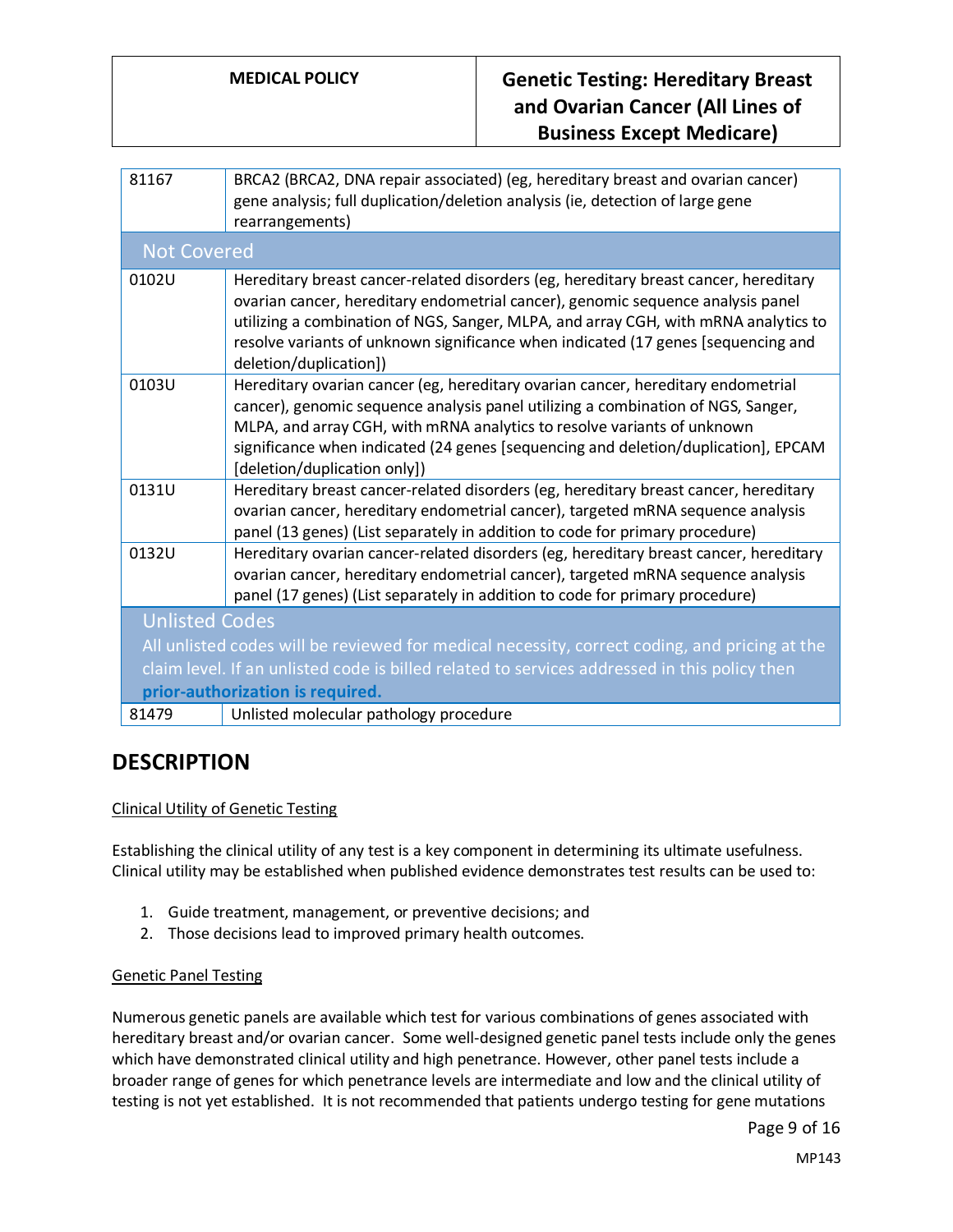with unknown clinical significance as test results may lead to unnecessary interventions and additional testing which is not supported by current evidence or practice standards. Therefore, the clinical utility of each gene included in the panel must be demonstrated in order to establish the medical necessity of the panel test.

# **REVIEW OF EVIDENCE**

A review of the ECRI, Hayes, Cochrane, and PubMed databases was conducted regarding the use of genetic testing for hereditary breast and ovarian cancer. Below is a summary of the available evidence identified through April 2022.

## Genetic Testing: Personal History of Cancer

In 2016 (archived 2022), Hayes conducted a systematic review evaluating the clinical utility of genetic testing for hereditary breast and ovarian cancer (HBOC) in patients with a personal history and a suggestive family history of cancer.<sup>3</sup> In total, 1159 abstracts were examined, 289 studies were identified for further review, and 24 studies were included for detailed review. Sample size ranged from 26 to 9,982. Genetic tests for *BRCA1, BRCA2*, or other genes associated with HBOC syndromes were used as index tests, with comparison to *BRCA ½* status and HBOC status. Outcomes of interest included diagnostic yield, survival, disease progression, uptake of counseling, testing, surveillance/screening methods, and impact on family members.

Overall, studies indicated that genetic testing of an affected individual is clinically useful, capable of leading to changes in patient management, diagnostic thinking about the hereditary cancer syndrome diagnosis and in the clinical management of at-risk relatives. Genetic testing was also found to inform prognosis and/or predict response to treatment for patients with HBOC. The overall quality of evidence was determined to be "moderate", comprising 11 "very poor- to poor-quality" studies and 13 "fair quality" studies. Limitations included studies' retrospective design, small sample sizes, statistical weaknesses, and failure to adjust for potential confounders in analyses.

Hayes ultimately assigned an "A" rating (established benefit) for genetic testing of germline variants in patients with a personal history of breast and/or ovarian cancer and a family history suggestive of HBOC. Investigators noted testing's ability to reduce subsequent cancer risk through surveillance and riskreducing procedures, identify variants associated with treatment response, identify at-risk family members, and "balanc[e] this with current limitations such as incomplete scientific understanding of pathogenic variants in specific patient populations."<sup>3</sup>

## Genetic Testing: No Personal History of Cancer

In 2016 (archived 2022), Hayes conducted a systematic review evaluating the clinical utility of genetic testing for hereditary breast and ovarian cancer (HBOC) in patients with no personal history and a suggestive family history of cancer.<sup>4</sup> In total, 11 studies were included for detailed review. Sample size ranged from 26 to 2,509 unaffected/asymptomatic individuals with a family history suspected of, or confirmed to be at risk for HBOC. Genetic tests for *BRCA1, BRCA2*, other genes associated with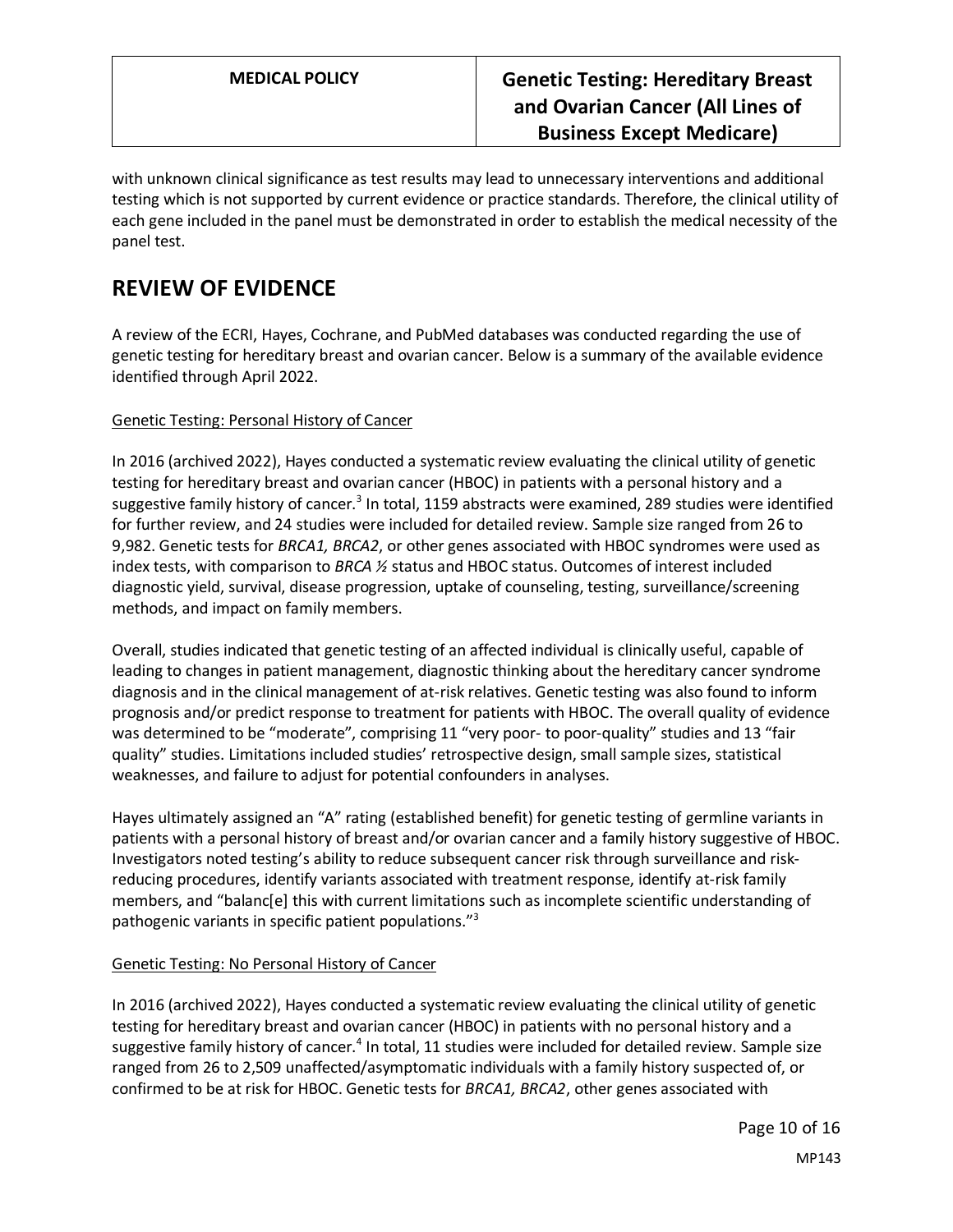hereditary cancer syndromes were employed as index tests; *BRCA1/2* status, HBOC status, study setting, insurance status were used as comparators. Outcomes of interest included the incidence of pathogenic variant(s); recommendation for and uptake of counseling/testing. Screening, prophylactic procedures and psychological impact.

Overall, studies indicated that genetic testing of an unaffected individual can lead to a change in patient management, informing clinical management strategies (e.g., surveillance strategies, prophylactic measures) that would otherwise have been missed by testing only 1 or 2 genes (e.g., BRCA1/2). Testing also conferred eligibility for prophylactic procedures, and was informative for family members, who subsequently became eligible for genetic counseling/testing, increased disease surveillance, and/or prophylactic procedures. The overall quality of evidence was determined to be "moderate," with study quality ranging from "poor" to "fair." Limitations included studies' retrospective design, small sample size, survival bias, and insufficient reporting of methods, statistical analysis and results. Despite limitations, Hayes ultimately assigned a "B" rating (some proven benefit) for genetic testing of patients who are unaffected/asymptomatic with a family history of HBOC syndrome.

## Genetic Testing: Non-Covered Testing

In 2016 (archived 2020), Hayes conducted a systematic review evaluating the evidence base of the myRisk Hereditary Cancer (Myriad) genetic test.<sup>5</sup> The panel examines 25 genes using next-generation sequencing (NGS) technology combined with patient clinical factors to assess cancer risk. In total, 3 studies were included for review – 1 analytical validity study and 2 studies that assess the 25-gene panel. No evidence basis was identified supporting the use of the myRisk test due to a lack of evidence. Hayes assigned a "D2" rating (insufficient evidence) for the myRisk Hereditary Cancer test due to a lack of research reporting improvements in patient care, and/or informing patients of familial elevated risk for cancer. Investigators called for additional studies assessing analytical and clinical validity and clinical utility to demonstrate the test's benefit.

# **CLINICAL PRACTICE GUIDELINES**

The medical necessity criteria within this policy are primarily supported and guided by the National Comprehensive Cancer Network Genetic/Familial High-Risk Assessment: Breast and Ovarian clinical practice guidelines. 1

## National Comprehensive Cancer Network (NCCN)

The Version 2.2022 NCCN guidelines regarding hereditary assessment for breast and ovarian cancer recommend the following:<sup>1</sup>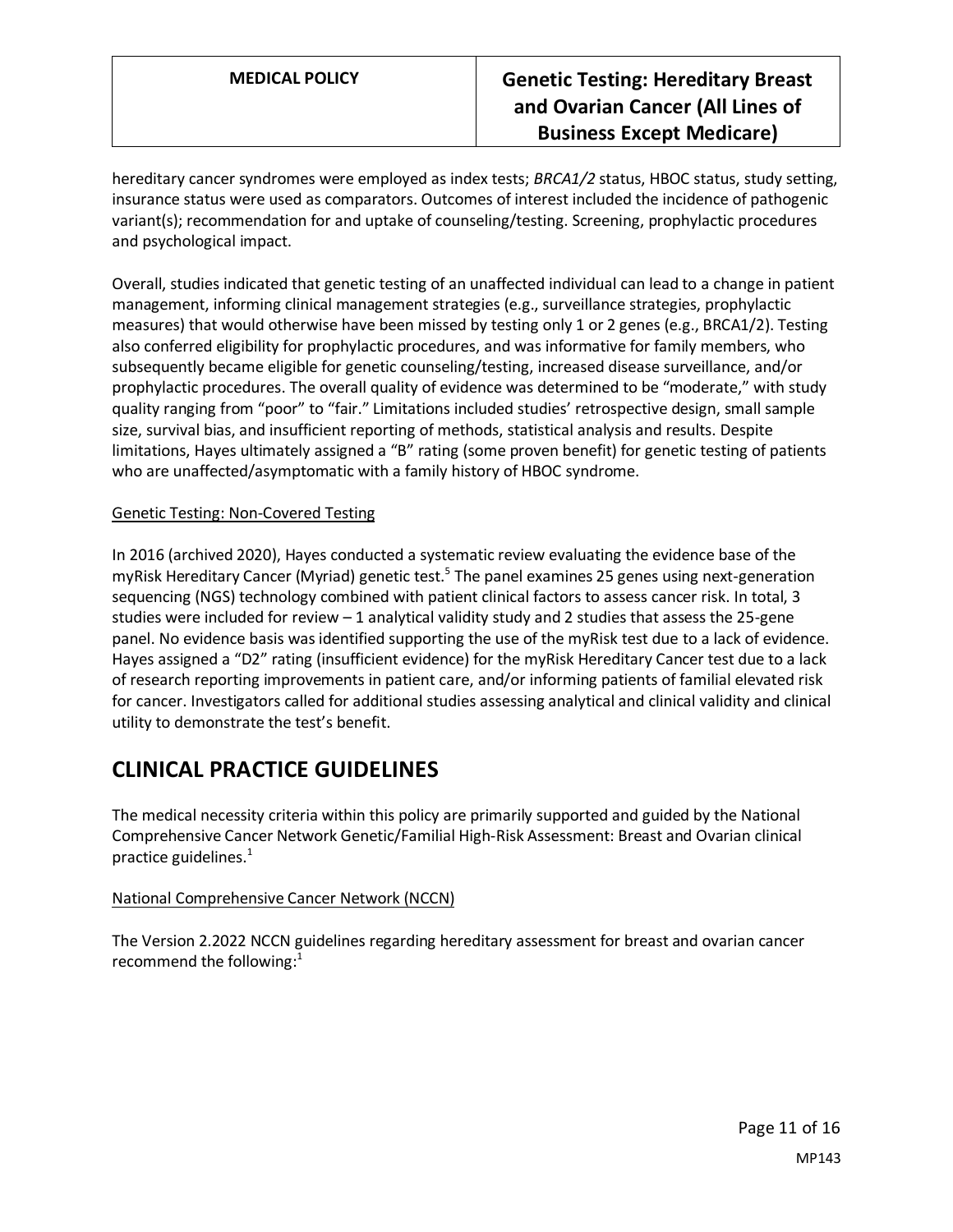| <b>NCCN GUIDELINES</b><br><b>Breast and Ovarian Management Based on Genetic Test Results</b> |                                                                                                                                                                                                                                                                       |                                                                                                                                                |  |
|----------------------------------------------------------------------------------------------|-----------------------------------------------------------------------------------------------------------------------------------------------------------------------------------------------------------------------------------------------------------------------|------------------------------------------------------------------------------------------------------------------------------------------------|--|
| Gene                                                                                         | <b>Breast Cancer Risk Management</b>                                                                                                                                                                                                                                  | <b>Ovarian Cancer Risk Management</b>                                                                                                          |  |
| ATM                                                                                          | <b>Increased Risk of Breast Cancer</b><br>Screening: Annual mammogram and<br>$\bullet$<br>consider tomosynthesis and breast MRI<br>with contrast starting at age 40 years.<br>Risk-reducing mastectomy: Consider<br>$\bullet$<br>based on family history.             | Risk-reducing RRSO: Manage based on<br>family history.                                                                                         |  |
| <b>BARD1</b>                                                                                 | Screening: Annual mammogram with<br>$\bullet$<br>consideration of tomosynthesis and<br>breast MRI with contrast starting at age<br>40 years.<br>Risk-reducing mastectomy: consider<br>$\bullet$<br>based on family history.                                           | no evidence for increased risk                                                                                                                 |  |
| <b>BRCA1</b>                                                                                 | <b>Increased Risk of Breast Cancer</b><br>See NCCN guidelines regarding BRCA<br>$\bullet$<br>Pathogenic Variant-Positive<br>Management <sup>1</sup>                                                                                                                   | Increased Risk of Ovarian Cancer<br>See NCCN guidelines regarding BRCA<br>$\bullet$<br>Pathogenic Variant--Positive<br>Management <sup>1</sup> |  |
| <b>BRCA2</b>                                                                                 | <b>Increased Risk of Breast Cancer</b><br>See NCCN guidelines regarding BRCA<br>$\bullet$<br>Pathogenic Variant-Positive<br>Management $1$                                                                                                                            | <b>Increased Risk of Ovarian Cancer</b><br>See NCCN guidelines regarding BRCA<br>Pathogenic Variant-Positive<br>Management <sup>1</sup>        |  |
| <b>BRIP1</b>                                                                                 | Potential increase in female breast cancer<br>(including triple negative) risk with<br>insufficient evidence for risk management                                                                                                                                      | <b>Increased Risk of Ovarian Cancer</b><br>Consider risk-reducing salpingo-<br>$\bullet$<br>oophorectomy at 45-50 years.                       |  |
| CDH1                                                                                         | <b>Increased Risk of Lobular Breast Cancer</b><br>Screening: Annual mammogram and<br>$\bullet$<br>consider tomosynthesis and breast MRI<br>with contrast starting at age 30 years.<br>Risk-reducing mastectomy: Consider<br>$\bullet$<br>based on family history.     | No increased risk of ovarian cancer                                                                                                            |  |
| CDKN2A                                                                                       | No increased risk of breast cancer                                                                                                                                                                                                                                    | No increased risk of ovarian cancer                                                                                                            |  |
| CHEK2                                                                                        | <b>Increased Risk of Breast Cancer</b><br>Screening: Annual mammogram and<br>$\bullet$<br>consider tomosynthesis and breast MRI<br>with contrast age 40 years.<br>Risk-reducing mastectomy: Evidence<br>$\bullet$<br>insufficient, manage based on family<br>history. | No increased risk of ovarian cancer                                                                                                            |  |
| MSH2,<br>MLH1,<br>MSH6,                                                                      | Unknown or insufficient evidence for breast<br>cancer risk. Manage based on family<br>history.                                                                                                                                                                        | <b>Increased Risk of Ovarian Cancer</b>                                                                                                        |  |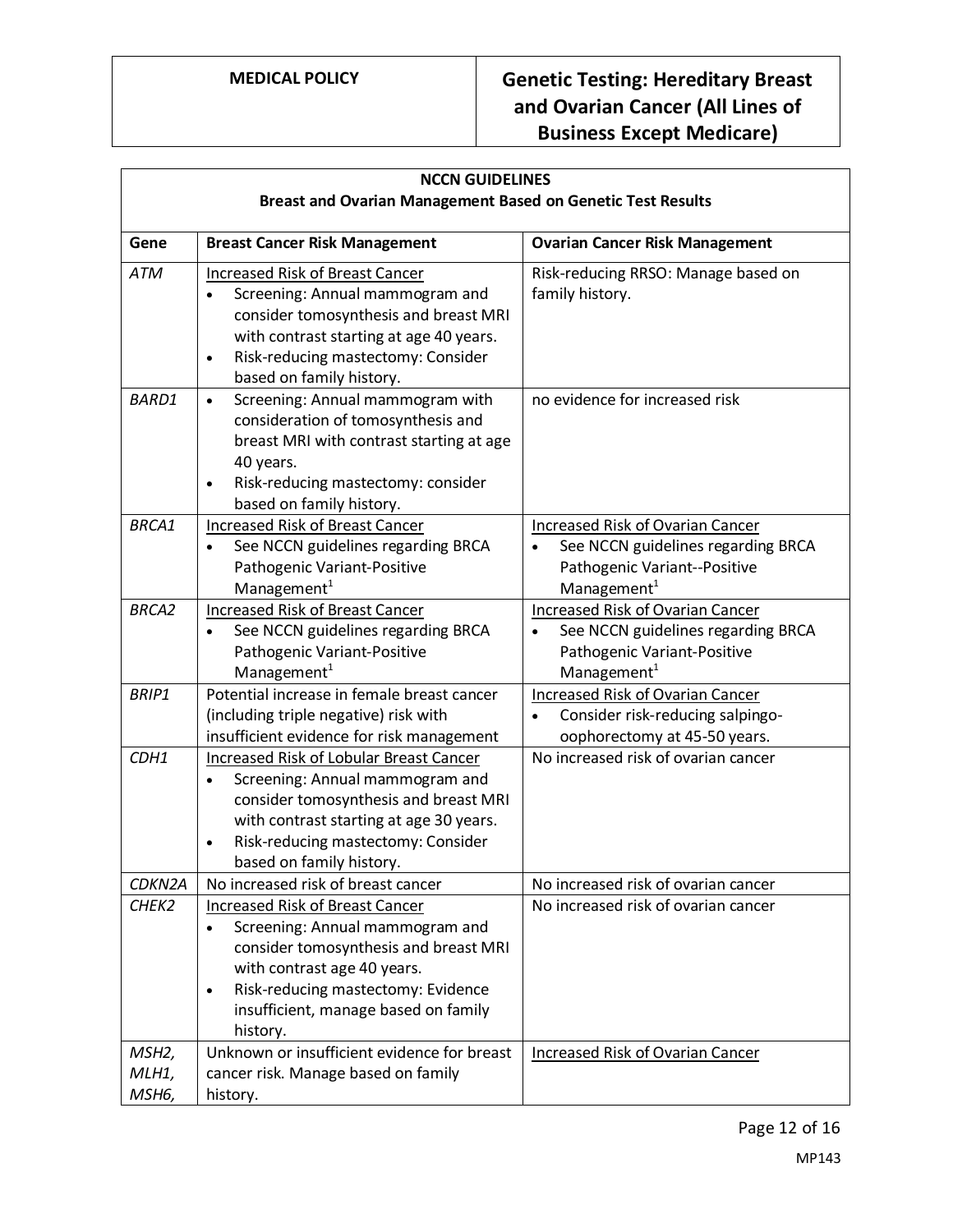| PMS2,<br>EPCAM    |                                                                                                                                                                                                                                                                                                | See NCCN guidelines for<br>$\bullet$<br>Genetic/Familial High-Risk Assessment:<br>Colorectal <sup>2</sup>                                                                    |
|-------------------|------------------------------------------------------------------------------------------------------------------------------------------------------------------------------------------------------------------------------------------------------------------------------------------------|------------------------------------------------------------------------------------------------------------------------------------------------------------------------------|
| <b>NBN</b>        | No increased risk of breast cancer<br>$\bullet$                                                                                                                                                                                                                                                | Potential increase in ovarian cancer risk<br>Consider risk-reducing salpingo-<br>$\bullet$<br>oophorectomy based on family<br>history                                        |
| NF <sub>1</sub>   | <b>Increased Risk of Breast Cancer</b><br>Screening: Annual mammogram starting<br>at age 30 yrs and consider<br>tomosynthesis and breast MRI with<br>contrast from ages 30-50 years.<br>Risk-reducing mastectomy: Evidence<br>$\bullet$<br>insufficient, manage based on family<br>history.    | No increased risk of ovarian cancer                                                                                                                                          |
| PALB <sub>2</sub> | <b>Increased Risk of Breast Cancer</b><br>Screening: Annual mammogram and<br>$\bullet$<br>consider tomosynthesis and breast MRI<br>with contrast age 30 years.<br>Risk-reducing mastectomy: Consider<br>$\bullet$<br>based on family history.                                                  | Potential increase in ovarian cancer risk<br>Consider risk-reducing salpingo-<br>oophorectomy based on family<br>history, evidence insufficient                              |
| <b>PTEN</b>       | <b>Increased Risk of Breast Cancer</b><br>See the NCCN guidelines regarding<br>Cowden Syndrome management                                                                                                                                                                                      | No increased risk of ovarian cancer                                                                                                                                          |
| RAD51C            | Potential increase in triple-negative female<br>breast cancer risk with insufficient evidence<br>for risk management, manage based on<br>family history                                                                                                                                        | Increased Risk of Ovarian Cancer<br>Consider risk-reducing salpingo-<br>$\bullet$<br>oophorectomy at 45-50 years.                                                            |
| RAD51D            | Potential increase in triple-negative female<br>breast cancer risk with insufficient evidence<br>for risk management, manage based on<br>family history                                                                                                                                        | Increased Risk of Ovarian Cancer<br>Consider risk-reducing salpingo-<br>$\bullet$<br>oophorectomy at 45-50 years.                                                            |
| <b>STK11</b>      | <b>Increased Risk of Breast Cancer</b><br>Screening: See NCCN guidelines for<br>$\bullet$<br>Genetic/Familial High-Risk Assessment:<br>Colorectal <sup>2</sup> - Peutz-Jeghers syndrome<br>Risk-reducing mastectomy: Evidence<br>$\bullet$<br>insufficient, manage based on family<br>history. | Increased Risk of Non-epithelial Ovarian<br>Cancer<br>See NCCN guidelines for Genetic/Familial<br>High-Risk Assessment: Colorectal <sup>2</sup> - Peutz-<br>Jeghers syndrome |
| <b>TP53</b>       | Increased Risk of Breast Cancer<br>See NCCN guidelines for Li-Fraumeni<br>Syndrome Management <sup>1</sup>                                                                                                                                                                                     | No increased risk of ovarian cancer                                                                                                                                          |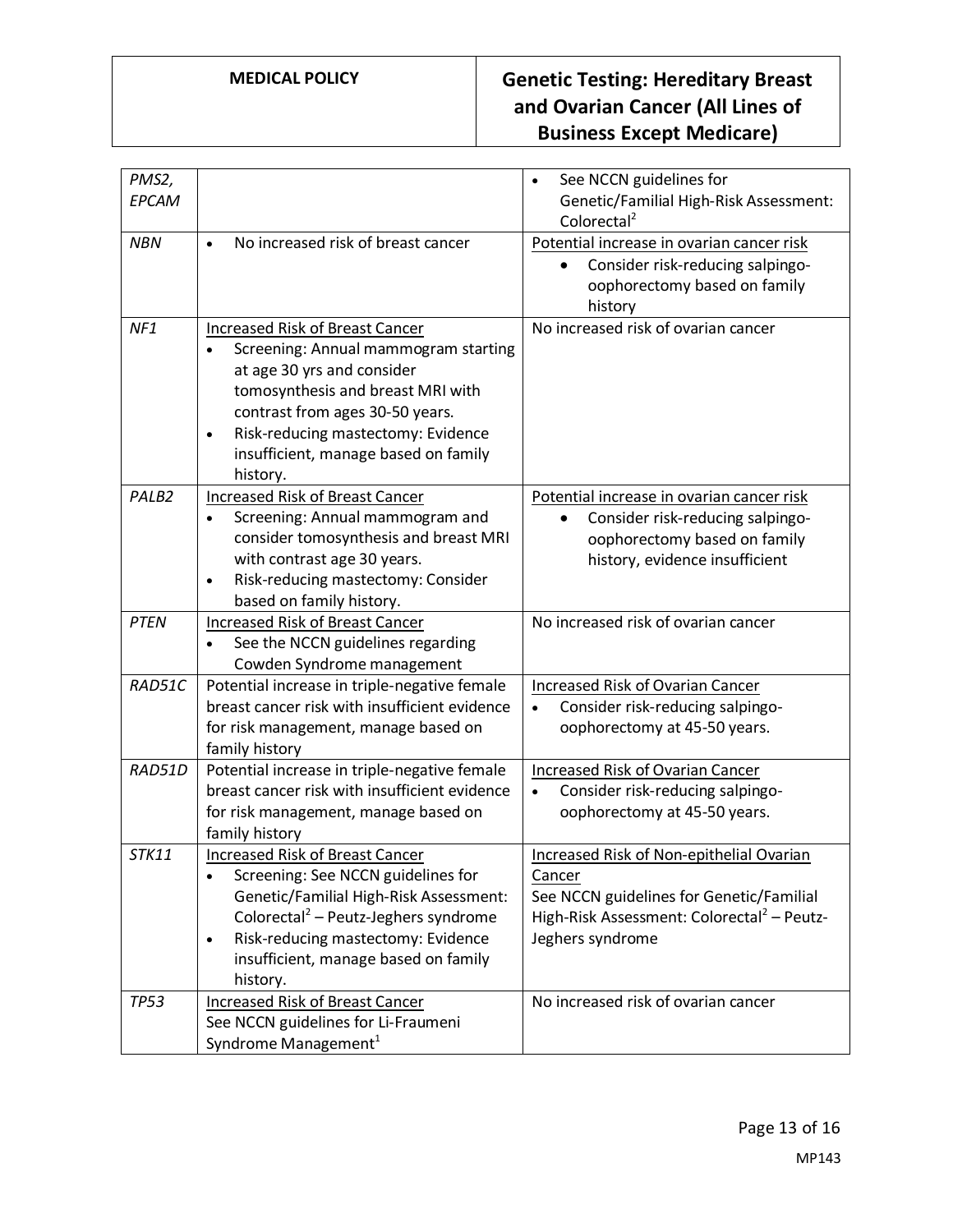For patients with known familial pathogenic/likely pathogenic variant(s), NCCN recommends testing for the specific familial pathogenic/likely pathogenic variant(s). $1$ 

## The American College of Obstetricians and Gynecologists (ACOG)

In 2018, the ACOG issued a practice bulletin with recommendations for the management of hereditary breast and ovarian cancer syndrome.<sup>6</sup> The following recommendation were made on the basis of "good and consistent scientific evidence":

- Genetic counseling is recommended for all women with ovarian epithelial cancer (this includes fallopian tube cancer or primary peritoneal cancer) and for individuals who have a personal or family history of breast cancer or ovarian cancer.
- Women with *BRCA* mutations or who carry another actionable deleterious mutation that is predisposing to breast cancer should be offered risk-reducing bilateral mastectomy.
- Women with *BRCA* mutations or who carry another actionable deleterious mutation predisposing to ovarian cancer should be offered risk-reducing bilateral salpingo-oophorectomy. The timing of risk-reducing bilateral salpingo-oophorectomy can be individualized based on the particular genetic mutation, the patient's desires for future childbearing, and family history. Typically, risk-reducing salpingo-oophorectomy is recommended at age 35–40 years for *BRCA1*  carriers with the highest lifetime risk of ovarian cancer, whereas women with *BRCA2* may consider delaying until age 40–45 years because of later onset of ovarian cancer.
- For a risk-reducing bilateral salpingo-oophorectomy, all tissue from the ovaries and fallopian tubes should be removed. Thorough visualization of the peritoneal surfaces with pelvic washings should be performed. Complete, serial sectioning of the ovaries and fallopian tubes is necessary, with microscopic examination for occult cancer.

In 2017, the ACOG issued a position statement opposing requirements that genetic counseling be provided solely by a "certified" genetic counselor before genetic testing is ordered.<sup>7</sup> Authors affirmed that obstetrician-gynecologists are fully trained and qualified to counsel patients regarding genetic issues, and argued that such restrictions would impose unnecessary barriers to care.

## <span id="page-13-0"></span>**POLICY SUMMARY**

Evidence is sufficient to support the use of genetic testing for hereditary breast and ovarian cancer among patients with a known breast and/or ovarian cancer mutation, and patients with and without a personal history of cancer. Studies continue to indicate that genetic testing of these populations can lead to a change in patient management, informing clinical management strategies (e.g., surveillance strategies, prophylactic measures) that would otherwise have been missed by testing only 1 or 2 genes (e.g., BRCA1/2). Testing also conferred eligibility for prophylactic procedures and was informative for family members who subsequently became eligible for genetic counseling/testing, increased disease surveillance, and/or prophylactic procedures. In addition, recent evidence-based clinical practice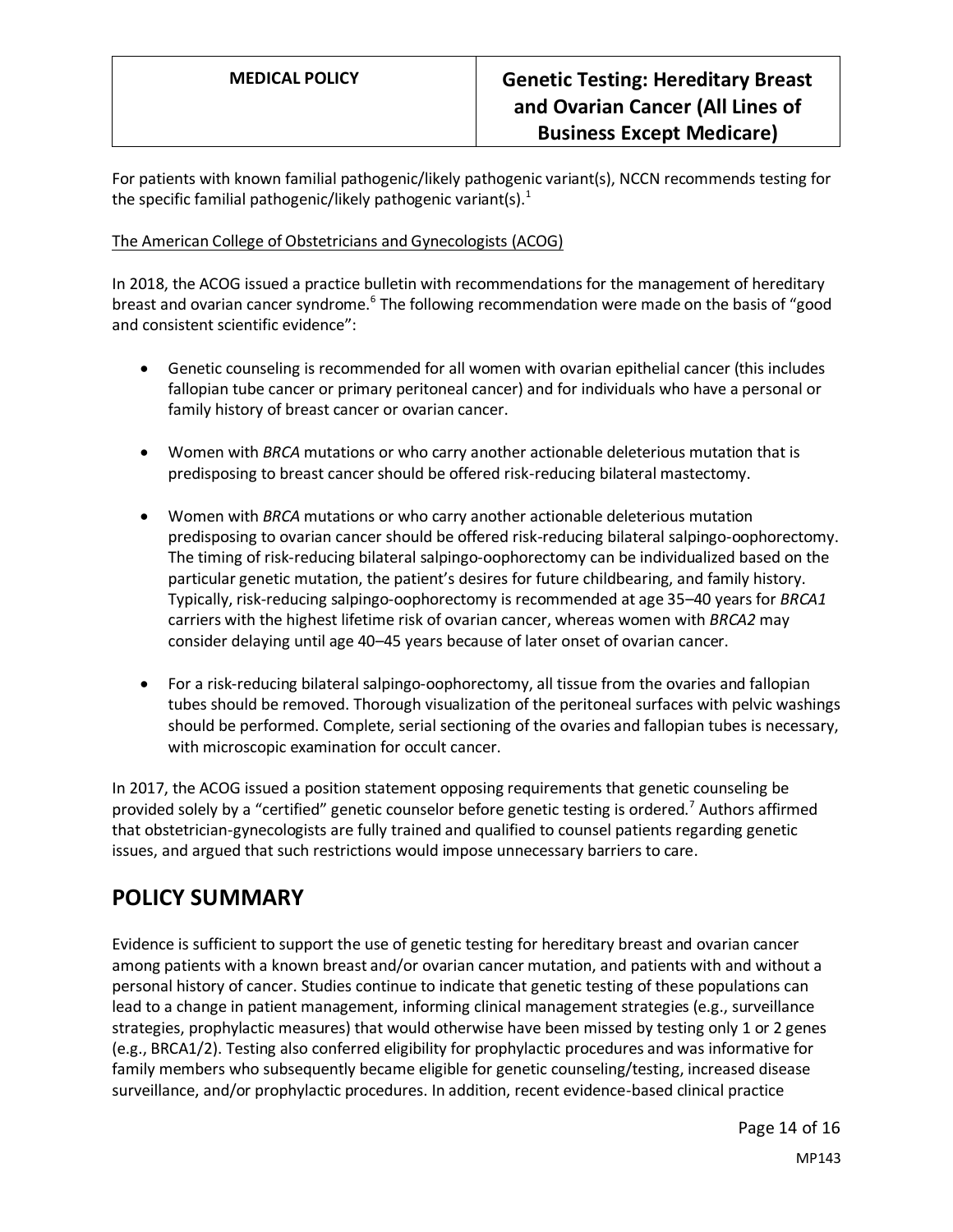guidelines from the National Comprehensive Cancer Network and the American College of Obstetricians and Gynecology continue to support genetic testing for appropriate patients.

Evidence does not support genetic panel testing which include additional genes not identified as hereditary breast and/or ovarian cancer gene mutation(s) as a method of cancer risk assessment. Additional studies assessing analytical and clinical validity and clinical utility to demonstrate these tests' benefit are needed.

# **INSTRUCTIONS FOR USE**

Company Medical Policies serve as guidance for the administration of plan benefits. Medical policies do not constitute medical advice nor a guarantee of coverage. Company Medical Policies are reviewed annually and are based upon published, peer-reviewed scientific evidence and evidence-based clinical practice guidelines that are available as of the last policy update. The Companies reserve the right to determine the application of Medical Policies and make revisions to Medical Policies at any time. Providers will be given at least 60-days' notice of policy changes that are restrictive in nature.

The scope and availability of all plan benefits are determined in accordance with the applicable coverage agreement. Any conflict or variance between the terms of the coverage agreement and Company Medical Policy will be resolved in favor of the coverage agreement.

# **REGULATORY STATUS**

## Mental Health Parity Statement

Coverage decisions are made on the basis of individualized determinations of medical necessity and the experimental or investigational character of the treatment in the individual case. In cases where medical necessity is not established by policy for specific treatment modalities, evidence not previously considered regarding the efficacy of the modality that is presented shall be given consideration to determine if the policy represents current standards of care.

# **MEDICAL POLICY CROSS REFERENCES**

- Genetic Counseling
- Genetic Testing: Non-Covered Genetic Panel Tests (All Lines of Business except Medicare)

## **REFERENCES**

- 1. National Comprehensive Cancer Network. Genetic/Familiar High-Risk Assessment: Breast, Ovarian, and Pancreatic. Version 2.2022. March 9, 2022. [https://www.nccn.org/professionals/physician\\_gls/pdf/genetics\\_bop.pdf.](https://www.nccn.org/professionals/physician_gls/pdf/genetics_bop.pdf) Accessed 4/25/2022.
- 2. National Comprehensive Cancer Network. Genetic/Familial High-Risk Assessment: Colorectal. Version 1.2021. May 11, 2021.